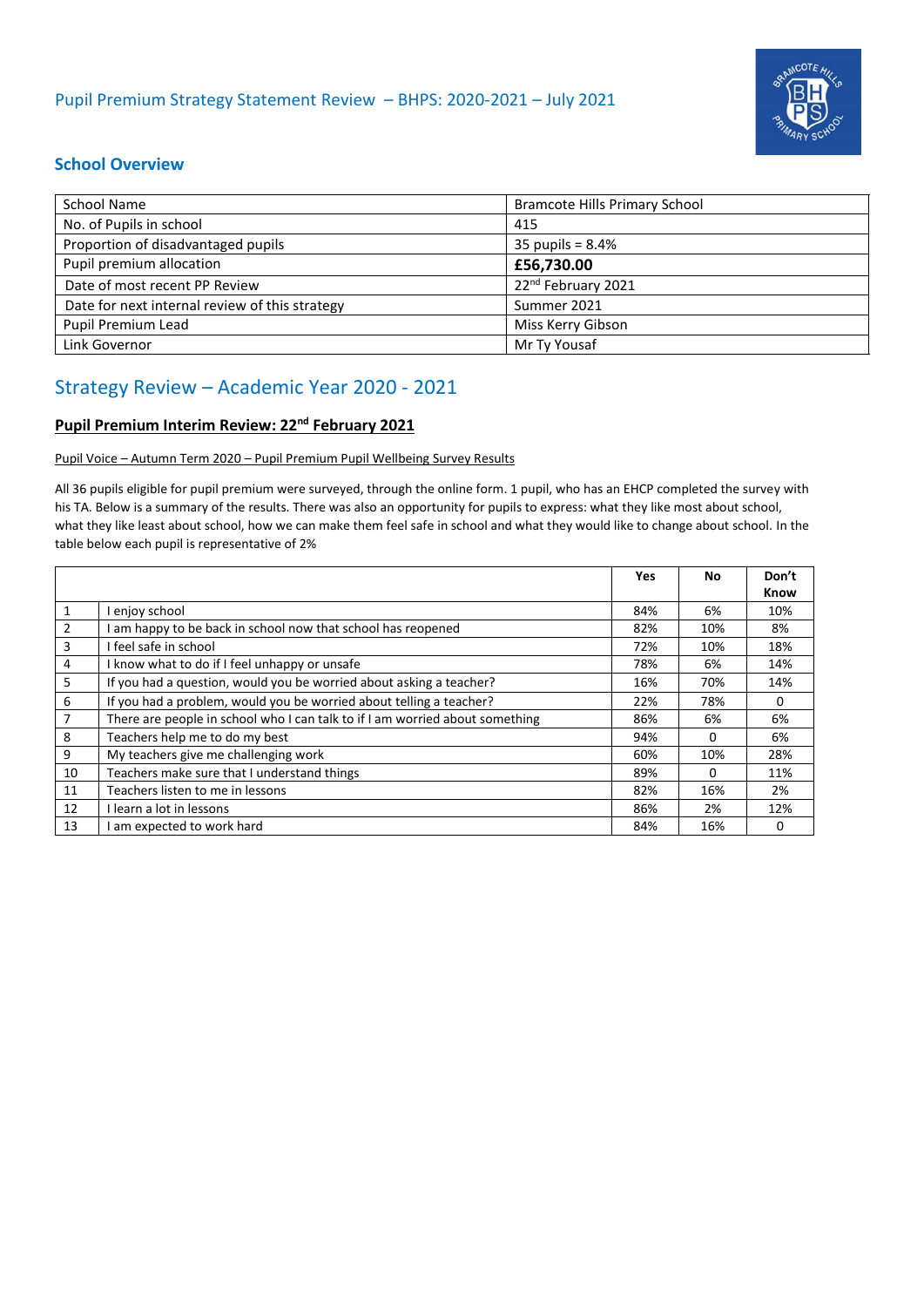| Pupil Premium Interim Review: 22 <sup>nd</sup> February 2021 |                                                                                                                                                                                                                               |                              |                                                      |                                                                                                             |             |                                                                                                                 |
|--------------------------------------------------------------|-------------------------------------------------------------------------------------------------------------------------------------------------------------------------------------------------------------------------------|------------------------------|------------------------------------------------------|-------------------------------------------------------------------------------------------------------------|-------------|-----------------------------------------------------------------------------------------------------------------|
| Attendance                                                   | BHPS Monthly Attendance report 2020-2021 (September to December)                                                                                                                                                              |                              |                                                      |                                                                                                             |             |                                                                                                                 |
|                                                              | Overall school attendance -= 98.06% (which is an improvement on previous figures)                                                                                                                                             |                              |                                                      |                                                                                                             |             |                                                                                                                 |
|                                                              | Group                                                                                                                                                                                                                         | Percentage                   | <b>Authorised</b>                                    | <b>Unauthorised</b>                                                                                         | Late Before | <b>Late After</b>                                                                                               |
|                                                              |                                                                                                                                                                                                                               | <b>Attendance</b>            | Absence                                              | <b>Absence</b>                                                                                              |             |                                                                                                                 |
|                                                              | <b>FSM (28)</b>                                                                                                                                                                                                               | 93.58%                       | 3.92%                                                | 2.49%                                                                                                       | 0.57%       | 1.68%                                                                                                           |
|                                                              | PP (36)                                                                                                                                                                                                                       | 94.48%                       | 3.13%                                                | 2.2%                                                                                                        | 0.44%       | 1.33%                                                                                                           |
|                                                              | LAC/PLAC (6)                                                                                                                                                                                                                  | 99.5%                        | 0.25%                                                | $\Omega$                                                                                                    | $\mathbf 0$ | 0                                                                                                               |
|                                                              |                                                                                                                                                                                                                               |                              |                                                      | • PP - Slight increase in attendance percentage but increase in authorised absences and lates               |             |                                                                                                                 |
|                                                              |                                                                                                                                                                                                                               | • LAC/PLAC - No new concerns |                                                      |                                                                                                             |             |                                                                                                                 |
|                                                              |                                                                                                                                                                                                                               |                              |                                                      |                                                                                                             |             | • 1 pupil's extended absence in exceptional circumstances has impacted on the FSM & PP attendance data          |
| <b>Engagement of Remote</b>                                  |                                                                                                                                                                                                                               |                              |                                                      |                                                                                                             |             | We have developed a monitoring and recording system for all pupils. Particular attention is paid to our pupils  |
| Learning during                                              |                                                                                                                                                                                                                               |                              |                                                      |                                                                                                             |             | who are identified as pupil premium, SEND and EAL. The provision tracking identifies the level of pupil         |
| Lockdown                                                     |                                                                                                                                                                                                                               |                              |                                                      |                                                                                                             |             | engagement on Teams registration, uploading of work on Tapestry or Seesaw and whether pupils are                |
|                                                              |                                                                                                                                                                                                                               |                              |                                                      |                                                                                                             |             | attending the school provision. Staff should be praised for their diligence in keeping these records up to date |
|                                                              |                                                                                                                                                                                                                               |                              |                                                      |                                                                                                             |             | and for then following up via telephone calls and email, where pupils are not fully engaging. We have a small   |
|                                                              |                                                                                                                                                                                                                               |                              |                                                      |                                                                                                             |             | group of pupils we are making regularly contact with, due to a lack of engagement. This has resulted in visits  |
|                                                              |                                                                                                                                                                                                                               |                              |                                                      |                                                                                                             |             | made to the home, work packs prepared for collection and in some cases delivered by staff. Our home liaison     |
|                                                              |                                                                                                                                                                                                                               |                              |                                                      |                                                                                                             |             | worker is supporting pupils in school, but also making contact with the families we are most concerned about.   |
|                                                              | She has been pivotal in checking in on the children and their families and supporting them by delivery of work<br>packs and in some cases, delivery of food parcels too. In school support from Mrs Magner and Jack (Brighter |                              |                                                      |                                                                                                             |             |                                                                                                                 |
|                                                              |                                                                                                                                                                                                                               |                              |                                                      |                                                                                                             |             | Futures through sport) is targeted at the pupil premium pupils and offers additional support for their mental   |
|                                                              | health and well-being too.                                                                                                                                                                                                    |                              |                                                      |                                                                                                             |             |                                                                                                                 |
| Case Studies - Examples                                      |                                                                                                                                                                                                                               |                              |                                                      | This is a confidential item. A document containing individual pupil case studies has been completed.        |             |                                                                                                                 |
| of cases where we have                                       |                                                                                                                                                                                                                               |                              |                                                      |                                                                                                             |             |                                                                                                                 |
| seen limited                                                 |                                                                                                                                                                                                                               |                              |                                                      |                                                                                                             |             |                                                                                                                 |
| engagement from the                                          |                                                                                                                                                                                                                               |                              |                                                      |                                                                                                             |             |                                                                                                                 |
| pupils and the actions                                       |                                                                                                                                                                                                                               |                              |                                                      |                                                                                                             |             |                                                                                                                 |
| undertaken.                                                  |                                                                                                                                                                                                                               |                              |                                                      |                                                                                                             |             |                                                                                                                 |
| Attendance in school                                         | There are currently a total of 19/37 (51%) pupils, who are eligible for pupil premium, attending school                                                                                                                       |                              |                                                      |                                                                                                             |             |                                                                                                                 |
| during Lockdown                                              |                                                                                                                                                                                                                               |                              |                                                      | during this period of lockdown. Some of these pupils are attending as they are vulnerable (6 pupils = 16%). |             |                                                                                                                 |
|                                                              | However, the majority are attending as their parents are categorized as critical workers or because they are                                                                                                                  |                              |                                                      |                                                                                                             |             |                                                                                                                 |
|                                                              | post LAC.                                                                                                                                                                                                                     |                              |                                                      |                                                                                                             |             |                                                                                                                 |
| Deployment of IT                                             |                                                                                                                                                                                                                               |                              |                                                      | Currently there are 7 devices issued to families eligible to pupil premium. These have been allocated as a  |             |                                                                                                                 |
|                                                              |                                                                                                                                                                                                                               |                              |                                                      |                                                                                                             |             | result of conversations with families, the results of a parent survey and through individual requests. In some  |
|                                                              |                                                                                                                                                                                                                               |                              | cases, families have declined the offer of a laptop. |                                                                                                             |             |                                                                                                                 |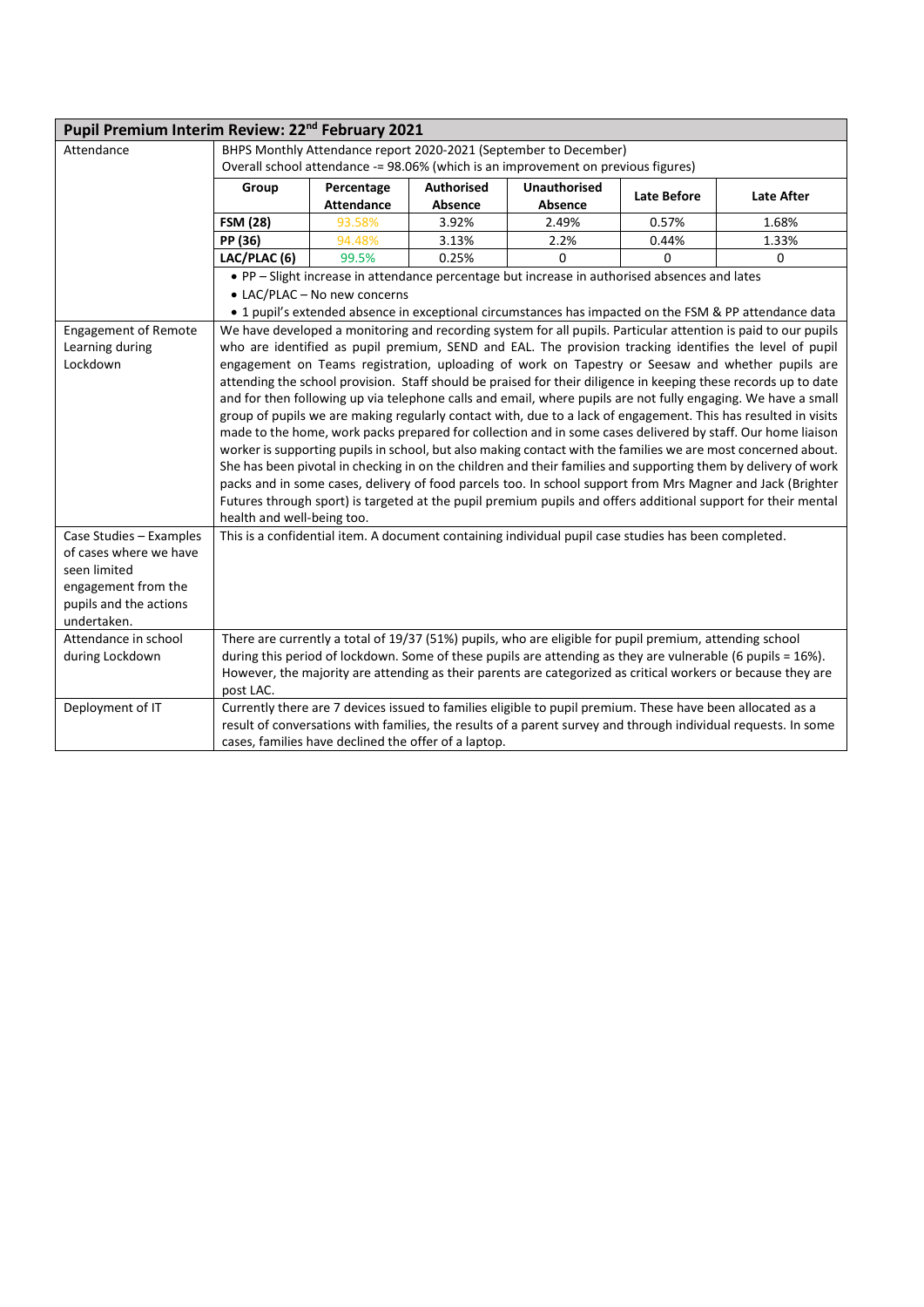## **Pupil Premium Interim Review: July 2021**

Ē.

| Pupil Premium Interim Review: July 2021         |                                                                                                                                                                                                                            |                                                           |                                                                                         |                                |                                                              |                                                                                                        |                                                                                                                                                                                                                      |  |
|-------------------------------------------------|----------------------------------------------------------------------------------------------------------------------------------------------------------------------------------------------------------------------------|-----------------------------------------------------------|-----------------------------------------------------------------------------------------|--------------------------------|--------------------------------------------------------------|--------------------------------------------------------------------------------------------------------|----------------------------------------------------------------------------------------------------------------------------------------------------------------------------------------------------------------------|--|
|                                                 | Outcomes - Summer 2021                                                                                                                                                                                                     |                                                           |                                                                                         |                                |                                                              |                                                                                                        |                                                                                                                                                                                                                      |  |
| <b>Priority Measure</b>                         |                                                                                                                                                                                                                            | Meeting the expected standard at the end of<br>KS2 (2021) |                                                                                         |                                | Achieving Greater Depth Standard at the end of<br>KS2 (2021) |                                                                                                        |                                                                                                                                                                                                                      |  |
| 1. All PP children to                           | <b>All Pupils</b>                                                                                                                                                                                                          | Reading                                                   | $52/58 = 90%$                                                                           |                                | <b>Reading</b>                                               | $36/58 = 62%$                                                                                          |                                                                                                                                                                                                                      |  |
| achieve SIP based                               |                                                                                                                                                                                                                            | <b>Writing</b>                                            | $49/58 = 85%$                                                                           |                                | <b>Writing</b>                                               | $11/58 = 19%$                                                                                          |                                                                                                                                                                                                                      |  |
| targets in reading and                          |                                                                                                                                                                                                                            | <b>Maths</b>                                              | $45/58 = 78%$                                                                           |                                | <b>Maths</b>                                                 | $12/58 = 21%$                                                                                          |                                                                                                                                                                                                                      |  |
| maths (informed by                              |                                                                                                                                                                                                                            | <b>RWM</b>                                                | $37/58 = 64%$                                                                           |                                | <b>RWM</b>                                                   | $6/58 = 10%$                                                                                           |                                                                                                                                                                                                                      |  |
| FFT top 20% of                                  | PP Pupils                                                                                                                                                                                                                  | Reading                                                   | $6/9 = 67%$                                                                             |                                | <b>Reading</b>                                               | $1/9 = 11%$                                                                                            |                                                                                                                                                                                                                      |  |
| schools) (Measured                              |                                                                                                                                                                                                                            | <b>Writing</b>                                            | $5/9 = 56%$                                                                             |                                | <b>Writing</b>                                               | $0/9 = 0%$                                                                                             |                                                                                                                                                                                                                      |  |
| by attainment data)                             |                                                                                                                                                                                                                            | <b>Maths</b>                                              | $2/9 = 22%$                                                                             |                                | <b>Maths</b>                                                 | $0/9 = 0%$                                                                                             |                                                                                                                                                                                                                      |  |
|                                                 |                                                                                                                                                                                                                            | <b>RWM</b>                                                | $2/9 = 22%$                                                                             |                                | <b>RWM</b>                                                   | $0/9 = 0%$                                                                                             |                                                                                                                                                                                                                      |  |
|                                                 | <b>Review of outcomes</b>                                                                                                                                                                                                  |                                                           |                                                                                         |                                |                                                              |                                                                                                        |                                                                                                                                                                                                                      |  |
|                                                 | Reading                                                                                                                                                                                                                    |                                                           | Strengths and areas to be shared as good practice                                       |                                |                                                              |                                                                                                        |                                                                                                                                                                                                                      |  |
|                                                 |                                                                                                                                                                                                                            |                                                           |                                                                                         |                                |                                                              |                                                                                                        | • Standards in Reading have largely remained high across the school, especially at the end of each key stage.                                                                                                        |  |
|                                                 | programmes.                                                                                                                                                                                                                |                                                           |                                                                                         |                                |                                                              |                                                                                                        | This is very positive and reflects where we have placed emphasis throughout lockdown, when children have<br>returned to school through individual reading, promoting a love of reading, (D)ERIC and through catch up |  |
|                                                 |                                                                                                                                                                                                                            |                                                           |                                                                                         |                                |                                                              |                                                                                                        | • Standards in reading at the end of KS2 met targets for ARE and surpassed the last SATs achievement in 2019                                                                                                         |  |
|                                                 |                                                                                                                                                                                                                            |                                                           | • GDS scores at the end of KS2 have been exceptional in KS2 (reflecting prioritisation) |                                |                                                              |                                                                                                        |                                                                                                                                                                                                                      |  |
|                                                 |                                                                                                                                                                                                                            |                                                           |                                                                                         |                                |                                                              |                                                                                                        |                                                                                                                                                                                                                      |  |
|                                                 |                                                                                                                                                                                                                            |                                                           | • Progress of PP children in Reading has generally been good, reflecting prioritisation |                                |                                                              |                                                                                                        |                                                                                                                                                                                                                      |  |
|                                                 |                                                                                                                                                                                                                            |                                                           |                                                                                         |                                |                                                              | • Impact of 'catch up' interventions in Reading have generally been very positive with good amounts of |                                                                                                                                                                                                                      |  |
|                                                 | accelerated progress                                                                                                                                                                                                       |                                                           |                                                                                         |                                |                                                              |                                                                                                        |                                                                                                                                                                                                                      |  |
|                                                 | <b>Areas for Development</b><br><b>Maths</b>                                                                                                                                                                               |                                                           |                                                                                         |                                |                                                              |                                                                                                        |                                                                                                                                                                                                                      |  |
|                                                 |                                                                                                                                                                                                                            |                                                           |                                                                                         |                                |                                                              |                                                                                                        | • Maths GDS scores for yr 6 are an area for improvement. Teaching GDS material remotely proved harder                                                                                                                |  |
|                                                 |                                                                                                                                                                                                                            |                                                           |                                                                                         |                                |                                                              | • Rates of progress in maths are an area for development this is an issue at GDS in particular         |                                                                                                                                                                                                                      |  |
|                                                 |                                                                                                                                                                                                                            |                                                           |                                                                                         |                                |                                                              |                                                                                                        |                                                                                                                                                                                                                      |  |
|                                                 | • PP progress in maths needs to improve                                                                                                                                                                                    |                                                           |                                                                                         |                                |                                                              |                                                                                                        |                                                                                                                                                                                                                      |  |
|                                                 | • Although cohort size makes genuine analysis insignificant, there is a disproportionate correlation between                                                                                                               |                                                           |                                                                                         |                                |                                                              |                                                                                                        |                                                                                                                                                                                                                      |  |
|                                                 | SEND and PP and the gap has not become wider become wider in some year groups but has become                                                                                                                               |                                                           |                                                                                         |                                |                                                              |                                                                                                        |                                                                                                                                                                                                                      |  |
|                                                 | marginally wider in others, the small number of PP must continue to be focussed on so that their maths could<br>be at least as good as that of their peers                                                                 |                                                           |                                                                                         |                                |                                                              |                                                                                                        |                                                                                                                                                                                                                      |  |
|                                                 |                                                                                                                                                                                                                            |                                                           |                                                                                         |                                |                                                              |                                                                                                        |                                                                                                                                                                                                                      |  |
|                                                 | • The impact of 'Catch up' intervention in maths is mixed and the school may need to consider alternative                                                                                                                  |                                                           |                                                                                         |                                |                                                              |                                                                                                        |                                                                                                                                                                                                                      |  |
|                                                 |                                                                                                                                                                                                                            | methods e.g. individual tutoring.                         |                                                                                         |                                |                                                              |                                                                                                        |                                                                                                                                                                                                                      |  |
|                                                 | <b>Writing</b>                                                                                                                                                                                                             |                                                           |                                                                                         |                                |                                                              |                                                                                                        |                                                                                                                                                                                                                      |  |
|                                                 |                                                                                                                                                                                                                            |                                                           |                                                                                         |                                |                                                              | • Standards in writing are not as high as we are used to, with a noticeable challenge at GDS           |                                                                                                                                                                                                                      |  |
|                                                 |                                                                                                                                                                                                                            |                                                           | • Writing progress needs to improve especially at GDS                                   |                                |                                                              |                                                                                                        |                                                                                                                                                                                                                      |  |
|                                                 |                                                                                                                                                                                                                            |                                                           |                                                                                         |                                |                                                              | . Progress of PP children in writing is mixed and attainment gap has got wider in some year groups.    |                                                                                                                                                                                                                      |  |
| Attendance of the PP<br>pupils will be at least | BHPS Monthly Attendance report 2020-2021 (September to July)                                                                                                                                                               |                                                           |                                                                                         |                                |                                                              |                                                                                                        |                                                                                                                                                                                                                      |  |
| in line with their<br>peers.                    | Group                                                                                                                                                                                                                      | Percentage<br><b>Attendance</b>                           | <b>Authorised</b><br>Absence                                                            | <b>Unauthorised</b><br>Absence |                                                              | Late Before                                                                                            | Late After                                                                                                                                                                                                           |  |
|                                                 | <b>Whole School</b>                                                                                                                                                                                                        | 97.79%                                                    | 1.68%                                                                                   | 0.52%                          |                                                              | 0.18%                                                                                                  | 0.19%                                                                                                                                                                                                                |  |
|                                                 | <b>FSM (28)</b>                                                                                                                                                                                                            | 93.51%                                                    | 3.84%                                                                                   | 2.97%                          |                                                              | 0.83%                                                                                                  | 1.68%                                                                                                                                                                                                                |  |
|                                                 | PP (36)                                                                                                                                                                                                                    | 94.61%                                                    | 3.21%                                                                                   | 1.95%                          |                                                              | 0.65%                                                                                                  | 1.43%                                                                                                                                                                                                                |  |
|                                                 | LAC/PLAC (6)                                                                                                                                                                                                               | 99.18%                                                    | 0.82%                                                                                   | 0                              |                                                              | 0                                                                                                      | 0                                                                                                                                                                                                                    |  |
|                                                 |                                                                                                                                                                                                                            |                                                           |                                                                                         |                                |                                                              | PP – Continues to show a slight increase in attendance percentage and a reduction in the number of     |                                                                                                                                                                                                                      |  |
|                                                 |                                                                                                                                                                                                                            |                                                           | authorised and unauthorised absences and lates.                                         |                                |                                                              |                                                                                                        |                                                                                                                                                                                                                      |  |
|                                                 |                                                                                                                                                                                                                            | LAC/PLAC - No new concerns                                |                                                                                         |                                |                                                              |                                                                                                        |                                                                                                                                                                                                                      |  |
|                                                 | 1 pupil's extended absence in exceptional circumstances has continued to impact on the FSM & PP                                                                                                                            |                                                           |                                                                                         |                                |                                                              |                                                                                                        |                                                                                                                                                                                                                      |  |
|                                                 | attendance data                                                                                                                                                                                                            |                                                           |                                                                                         |                                |                                                              |                                                                                                        |                                                                                                                                                                                                                      |  |
|                                                 |                                                                                                                                                                                                                            |                                                           |                                                                                         |                                |                                                              |                                                                                                        |                                                                                                                                                                                                                      |  |
|                                                 | Weekly attendance tracking and analysis was undertaken of pupils eligible for PP. A more detailed monthly<br>analysis was also carried out. Any absence was followed up from the first morning. Traffic Light letters sent |                                                           |                                                                                         |                                |                                                              |                                                                                                        |                                                                                                                                                                                                                      |  |
|                                                 |                                                                                                                                                                                                                            |                                                           |                                                                                         |                                |                                                              |                                                                                                        |                                                                                                                                                                                                                      |  |
|                                                 | when attendance concerns were raised, which has been effective in highlighting concerns about attendance                                                                                                                   |                                                           |                                                                                         |                                |                                                              |                                                                                                        |                                                                                                                                                                                                                      |  |
|                                                 | earlier with parents. Face-to-face meetings with parents/carers by Attendance Officer and Headteacher. Referral                                                                                                            |                                                           |                                                                                         |                                |                                                              |                                                                                                        |                                                                                                                                                                                                                      |  |
|                                                 |                                                                                                                                                                                                                            |                                                           |                                                                                         |                                |                                                              |                                                                                                        | have been made for more serious cases. There has also been an introduction of fining for holidays during term                                                                                                        |  |
|                                                 | time.                                                                                                                                                                                                                      |                                                           |                                                                                         |                                |                                                              |                                                                                                        |                                                                                                                                                                                                                      |  |
|                                                 |                                                                                                                                                                                                                            |                                                           |                                                                                         |                                |                                                              |                                                                                                        |                                                                                                                                                                                                                      |  |
|                                                 |                                                                                                                                                                                                                            |                                                           |                                                                                         |                                |                                                              |                                                                                                        |                                                                                                                                                                                                                      |  |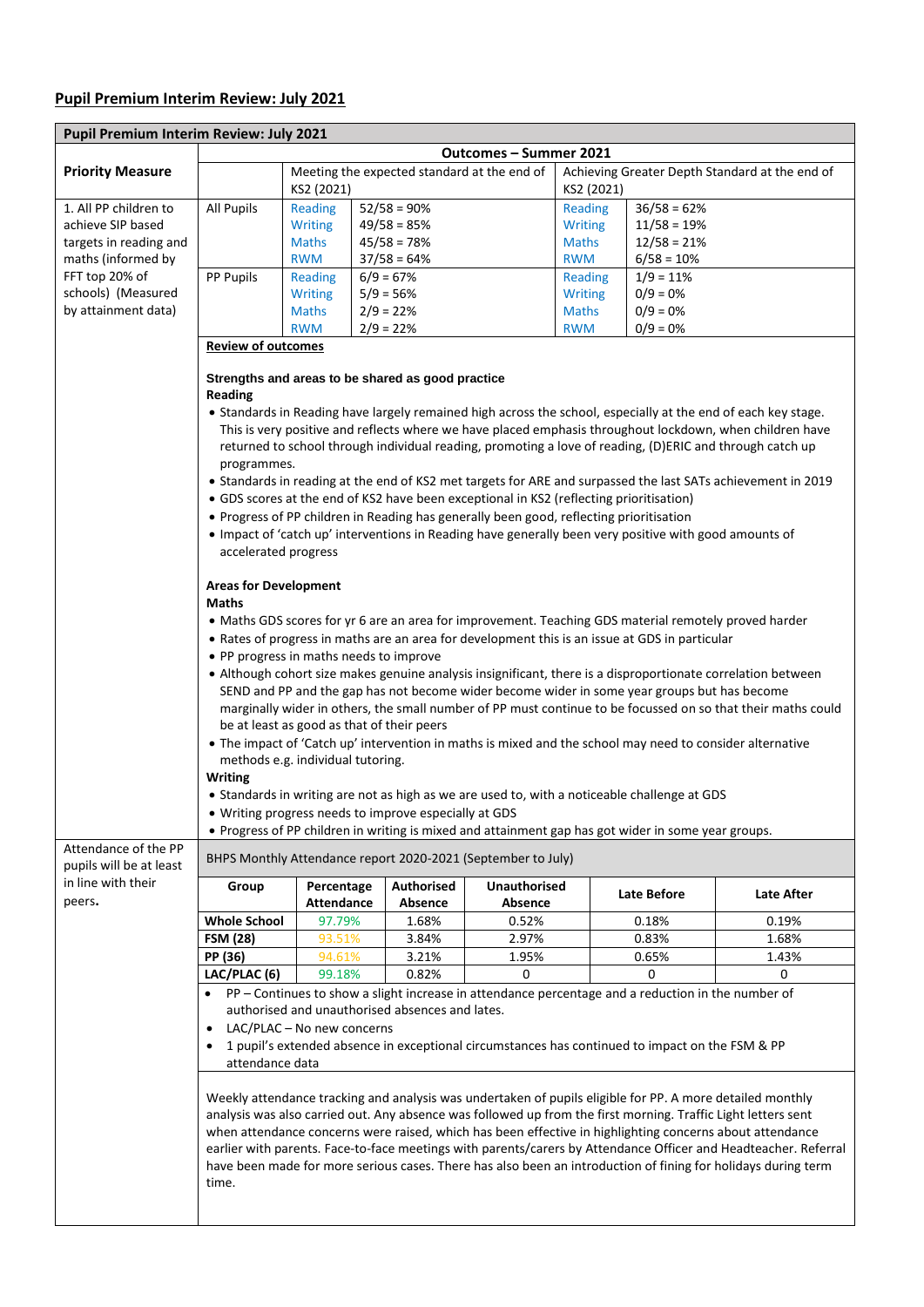|                                        | Teaching priorities for current academic year – Review                                                                         |
|----------------------------------------|--------------------------------------------------------------------------------------------------------------------------------|
| To develop a school                    | The blended learning plan was developed in collaboration with staff. This was discussed at a whole staff level,                |
| wide strategy for                      | shared with parents and governors and was available on the school website. As a result of the lockdown period                  |
| blended learning that                  | from 5 <sup>th</sup> January 2021 - 5 <sup>th</sup> March 2021, the majority of pupils undertook their learning through remote |
| secures a                              | provision. There were more children attending school, therefore each year group team alternated (where                         |
| continuation of                        | possible) between providing the remote provision and teaching in school. The blended learning strategy was                     |
| intended learning, in                  | facilitated by the appropriate infrastructure including relevant hardware, software and safety procedures. Staff               |
| the event of COVID-                    | knowledge and understanding of the school's approach to blended learning was effective in providing a                          |
| 19 related disruption                  | seamless transition between home and school-based learning. The majority of our families: parents, carers and                  |
| for onsite learning for                | pupils engaged with the school's blended approach. This approach could be implemented on four levels,                          |
| an individual, group                   | depending on the situation and has been utilised for individuals isolating, whole year group bubbles isolating                 |
| or all children in the                 | and as part of the 3rd lockdown period in January 2021. The approach was well received by the majority of the                  |
| school                                 | school community and staff worked hard to support families and their individual needs. The Blended learning                    |
|                                        | plan was adapted following a parent and staff survey, to incorporate 'well-being Wednesday'.                                   |
|                                        |                                                                                                                                |
|                                        | A total of 19/37 (51%) pupils, who are eligible for pupil premium, attended school during this period of                       |
|                                        | lockdown. Some of these pupils were attending as they are vulnerable (6 pupils = 16%). However, the majority                   |
|                                        | were attending as their parents are categorised as critical workers or because they are post LAC.                              |
| To devise and                          | Following the return to school in September and subsequent lockdown periods, a 20 minute daily physical                        |
| implement a Post                       | activity was introduced, to encourage physical activity and support the mental health and well-being of pupils. A              |
| Covid19 Recovery                       | Reading recovery plan detailed in curriculum recovery document outlined the emphasise on reading and the                       |
| Curriculum                             | approach to engage pupils in the love of reading. Particularly for those PP pupils, whose engagement during                    |
|                                        | lockdown was not the most effective. In addition, staff led twice weekly PSHE sessions which focused on                        |
|                                        | lockdown experiences and children's emotions about returning to school. Each class had a display focussing on                  |
|                                        | the children's experiences of lockdown.                                                                                        |
|                                        |                                                                                                                                |
|                                        | A list of 'fundamental fives' was devised for each year group (These are the areas where we feel learning may                  |
|                                        | have been lost as a result of the Covid-19 closure Assess the children in terms of these fundamental fives and                 |
|                                        | analyse by attainment and prior attainment groups). Intervention was used to support the gaps in knowledge for                 |
|                                        | these fundamental areas of lost learning.                                                                                      |
|                                        |                                                                                                                                |
|                                        | Baseline assessments were completed and analysed by attainment and prior attainment groups. Analysis was                       |
|                                        | also undertaken data with respect to vulnerable groups. Data was then used to plan and implement catch up                      |
|                                        | programmes for target groups and children. There was a delay in starting these catch-up interventions due to                   |
|                                        | the impact of the 3rd lockdown period.                                                                                         |
| To ensure that the                     | The teaching and learning policy and curriculum plan have been implemented. A refresher was held for staff                     |
| attainment of                          | during summer term of metacognition approaches, low stakes testing, knowledge organisers and graphic                           |
| disadvantaged pupils                   | organisers. There continues to be the focus on a 'So what' culture (So what are we going to do about it?) and a                |
| is at least good and                   | 'no excuse' culture. Staff are encouraged to ensure strategies for intervention are provided at the point of                   |
| their rates of progress                | learning. Whilst it has been difficult with the change in routine for the school day due to restrictions from COVID            |
| are at least good and                  | and bubbles, teachers have continued to lead pre/post teach. Interventions form part of quality first teaching                 |
| in some areas                          | rather than TA withdrawal                                                                                                      |
| accelerated                            | Fortnightly work scrutiny of sampled PP has been carried out by UPR staff in order to look at best practice in                 |
|                                        | developing aspirations of our PP pupils and ensuring high expectations of learning and work undertaken.                        |
| To fully implement                     | Under difficult circumstances, staff have continued to work hard to implement the Teaching and learning policy.                |
| the new Teaching and                   | This has been revisited as part of CPD for staff. There continues to be an emphasis of developing an effective                 |
| Learning Policy and                    | 'Climate for Learning'. As a school, we continue to review our approach to developing metacognition and how                    |
| Curriculum Statement                   | we promote the 4 learning powers and the notion of 'Purpose' from our SPARK curriculum.                                        |
|                                        |                                                                                                                                |
|                                        | As a school we have continued to explore and consider that ways we can ensure children retain crucial 'sticky                  |
|                                        | knowledge' and the use of knowledge organisers to support this. Additionally, we have reviewed how we can                      |
|                                        | make our curriculum stimulating and aspirational for ALL pupils and developed curriculum depth maps for all                    |
|                                        | subjects.                                                                                                                      |
| Strategy aims for disadvantaged pupils |                                                                                                                                |
| <b>Brighter Futures</b>                | Brighter Futures Through Sport (BFTS) have continued to work with the pupils throughout the year. During this                  |
| Through Sport                          | time, Jack Caulton has worked effectively with 27/32 of our PP children. Through the mentoring programme he                    |
| Development &                          | has worked individually, in pairs or in small groups to engage, inspire, raise self-esteem and give confidence to              |
| Mentoring                              | every child that he has worked with. Whilst it is difficult to measure the impact he has made on each individual               |
| Programme                              | child, there are notable improvements in all of the children he has worked with. For some it has been an                       |
|                                        | improvement in attendance, gained confidence or an opportunity to discuss some of their concerns about                         |
|                                        | Covid, relationships with family or friends, or concerns about finances and a lack of food in their home, whilst               |
|                                        | for others an increased self-awareness of the impact their actions have on others. Due to the nature of his work,              |
|                                        | it is difficult to quantify this impact, however with the children he supports it is perhaps more noticeable, the              |
|                                        | impact he has, as his absence is felt if he is not able to attend and deliver his sessions.                                    |